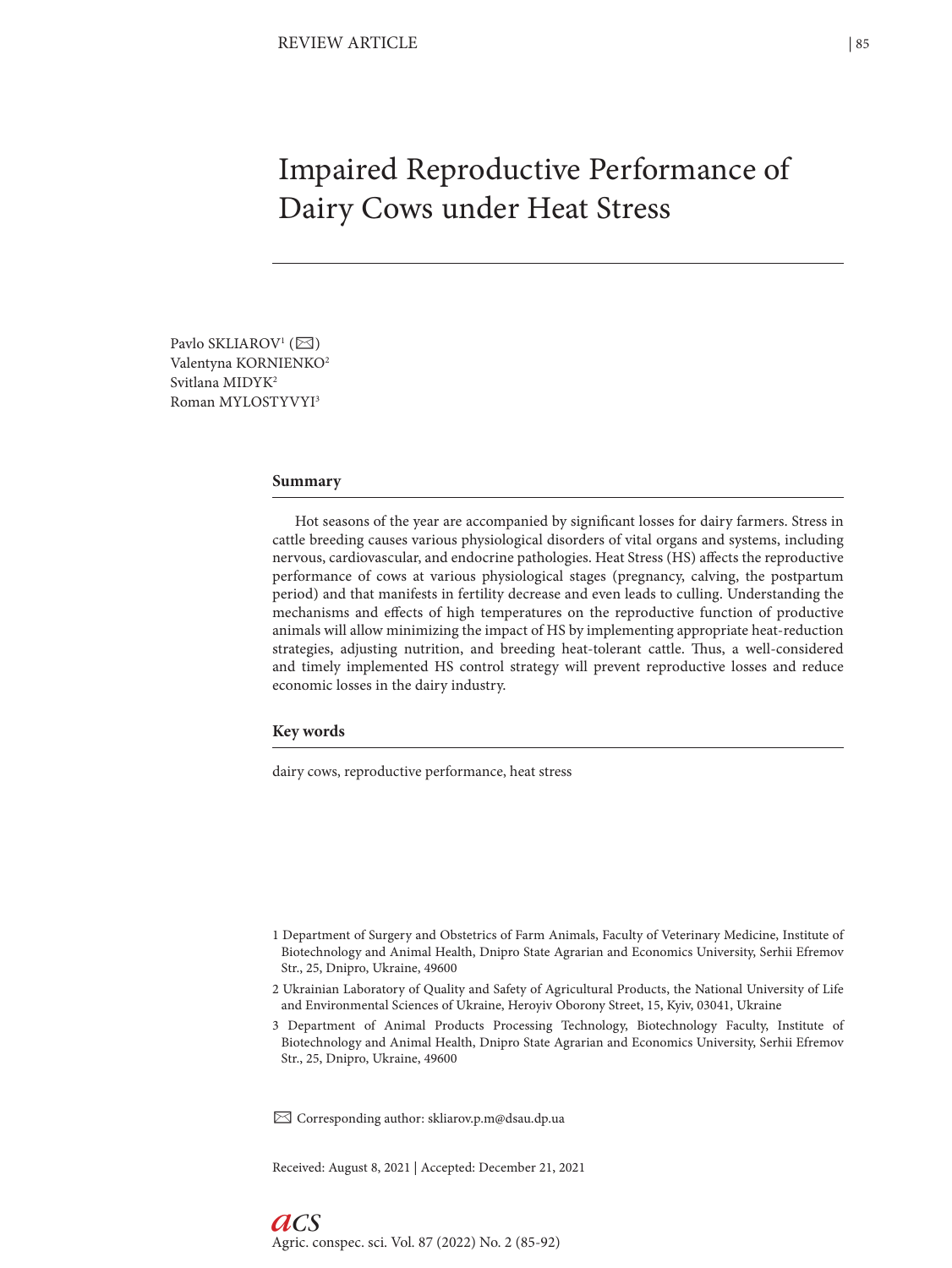#### **Introduction**

Due to the recent climate changes, heat stress is becoming a global phenomenon relevant not only for countries with hot climates but also for those with temperate climates (Solymosi et al., 2010; Dunn et al., 2014; Schüller, 2015; Vaculikova and Chladek, 2017; Herbut and Angrecka, 2018). The economic losses caused by Heat Stress (HS) are huge and amount to billions of dollars even in the developed countries that can afford to implement effective mitigation strategies (Bagath et al., 2019; Becker et al., 2020; Tao et al., 2020 Wankar et al., 2021).

Recent studies suggest that one of the most common and significant stressors is heat, as it has extremely negative effects not only on the health and productivity of dairy cattle but also on the reproductive performance of animals (Habeeb et al., 2018; Sammad et al., 2020; Chen et al., 2021).

Stress is provoked by the damage of the nervous and endocrine systems at different levels of their organization due to the changes in regulation that occur as reflexes in response to strong pathogenic stimuli (Gajdej, 2012). Such stimuli can be climatic factors, individual management decisions (housing type, housing density, number of animals, indoor climate, nutrition and water quality), veterinary and zootechnical measures related to vaccination, animal sanitation, weighing, castration, etc. (Grabovs'kyj, 2012; Azhmuldinov et al., 2018; Narayan et al., 2021). Stress has already become one of the most serious problems in animal husbandry as it occurs much more often than individual diseases of infectious and non-infectious etiology (Grabovs'kyj, 2012; Etim et al., 2014; Kurdeko and Bogomol'ceva, 2017).

HS should be considered in terms of the general adaptation syndrome of stress in animals and some specific features of HS according to the recent studies on this issue. The underlying reason of the stress is the inability of animals to adapt to changes in environmental conditions and intensive technologies of animal husbandry due to the mismatch between the biological nature of the organism (its physiological capabilities) and the environment (Dantzer and Mormède, 1983; Pljashenko and Sidorov, 1987; Tunikovs'ka, 2020; Fatjó et al., 2021). Numerous studies indicate that heat stress is the cause of various disorders in the functioning of vital organs and systems resulting in a chain of adaptive and protective reactions that change nervous, hormonal, and metabolic processes (Agarwal et al., 2012; Gajdej, 2012; Yaribeygi et al.,2017).

Due to this, a deeper study of the causes and the development of HS is necessary. It is important to look for the methods of early diagnosis of HS and the ways of reducing its damaging effects on the reproductive function of productive animals. This is the purpose of this literature review.

## **The Effect of Heat Stress on the Physiology of Dairy Cows**

The optimum temperature (thermoneutral zone) for a dairy cow is within the range from 4 °C to 16 °C. Temperature increase above 22 °C makes it difficult for heat to be released from the body surface of animals by evaporation. The higher the temperature in the barn, the less heat the cow can give off to the environment. If the temperature exceeds the permissible limits of

the thermal neutral zone, the animal develops HS accompanied by physical deterioration and reduced productivity, adversely affecting feed intake, immunity and reproductive performance. Prolonged exposure of animals to high temperatures, especially when combined with high humidity, can lead to heat stroke and even death (West, 2003; Kadokawa et al., 2012; Pasjechko and Nezhlukchenko, 2018; Koshshavka et al., 2019).

All the conditions described can be more severe and cause more complications in highly productive animals. These animals are more susceptible to HS because they have higher metabolic activity than low-yield cows. Thus, in high-performing dairy cows stress occurs at temperatures above +25 ºC and even sometimes +20 ºC (Kennedy, 1999; St-Pierre et al., 2003; West, 2003; Vaculikova and Chladek, 2017; Kapshuk, 2020).

Overheating influences cows' behavior, their physiological processes, energy homeostasis and the antioxidant system, resulting in deterioration of the general condition and reproductive performance. It results in reduced milk yield, and milk quality (lower fat and protein content), increased risk of mastitis, endometritis, etc. (Koshhavka et al., 2018; Liu et al., 2019; Sklyarov et al., 2020).

The situation is complicated by the fact that during intensive operation on large dairy complexes, cows are actually under constant stress (Wheelock et al., 2010; Atrian and Shahryar, 2012). They need to eat a lot of feed, digest it quickly and constantly pump a lot of blood through the udder because that's the only way they can produce milk. That is, a high-yielding cow can be compared to a marathon athlete. But not every cow is capable of this, just as not every human can run marathon distances (Kekana et al., 2018; Tao et al., 2020; Li et al., 2021).

Stress reactions to nonspecific systemic actions lead to changes in molecular mechanisms in the body that disrupt regulatory reactions, functional and structural homeostasis in stressed cells and tissues (Raza et al., 2021).

The natural body response to HS is the reduction of metabolism by changing the levels of some hormones in the blood. Thus, the levels of growth hormone, triiodothyronine, and thyroxine are decreased, whereas the levels of adrenaline and noradrenaline are increased. That reduces the rate of food passage through the digestive tract and limits food intake. A 10-fold increase of cortisol inhibits the release of oxytocin reducing milk production and increasing the amount of residual milk during milking. On average, up to 10-17 percent of high-fat milk remains in the udder which can provoke mastitis. In addition, cortisone reduces the synthesis of milk protein in udder cells, disrupts the estrous cycle, delays ovulation, suppresses immunity (Aggarwal and Upadhyay, 2013).

HS is accompanied by oxidative stress. Animals usually have mechanisms that protect them from the development of oxidative processes (superoxide dismutase, catalase, glutathione peroxidase). However, these protective mechanisms are limited because stress significantly increases the need for vitamins (ascorbic acid, tocopherols, carotenoids) and microelements (Se, Cu, Zn) (Farooq et al., 2010; Pragna et al., 2017; Kamal et al., 2018).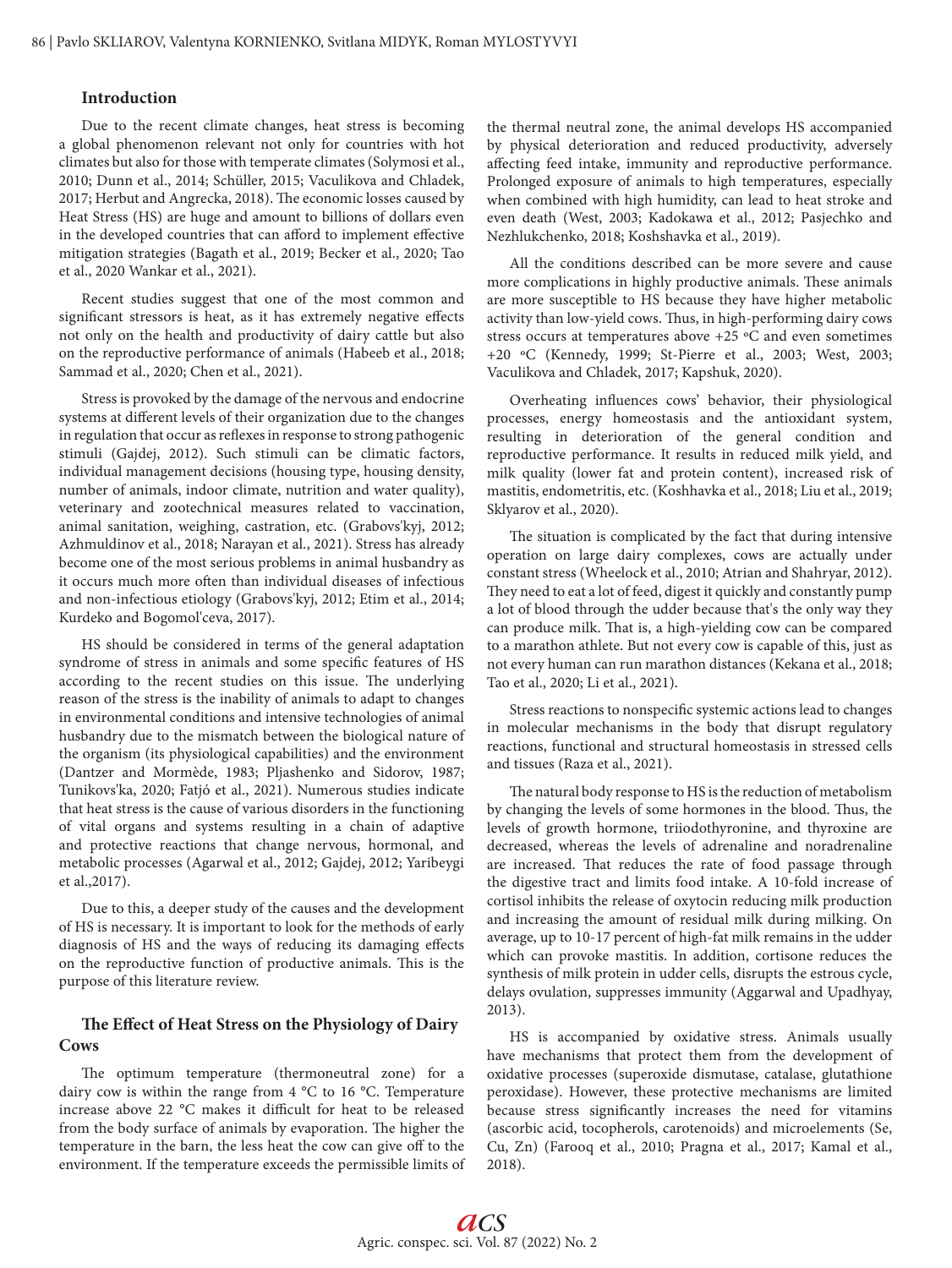Numerous studies show that the activation of lipid peroxidation processes triggers cell damage in animals (Beljavskij et al., 2004). Researchers (Vinogradov, 2007; Gudz 'and Beljavskij, 2015; Bagath et al., 2019; Dahl et al., 2020) confirm that the processes of free radical oxidation and rearrangement of the neuroendocrine regulatory link with the subsequent development of immunodeficiency play a major role in stress. In their studies, Herbut et al. (2018) indicate that the signs of the negative impact of HS often appear not at once but later due to the delayed effect (when the negative effects of summer HS can occur in the fall).

#### **Heat Stress and Reproductive Performance of Dairy Cows (Stress-Induced Infertility)**

Stress is extremely disruptive for all the physiological functions, it is especially harmful to the reproductive system that is one of the most sensitive (Tatarchuk, 2006; L'ovkina, 2016; Seliukova et al., 2019).

The issue of HS is complicated because even one-time exposure to HS results in negative processes that can last up to six weeks (Kamal et al., 2018). HS is always accompanied by oxidative stress, and therefore the body's need for antioxidants to combat oxidizing agents increases significantly (Mylostуva et al., 2022). The immune system is depressed because the destroyed cellular membranes are the gateway to infectious diseases. Changes in the hormonal status affect the reproductive performance of animals. Reproductive diseases become more frequent, and fertility can decrease by 40-50 percent (St-Pierre et al., 2003; Pragna et al., 2017; Zhelavskyi et al., 2021).

Decreased fertility has been associated with the detrimental effects of HS on oocyte maturation and early embryo development (Jordan, 2003; Dash et al., 2016). Numerous reproductive processes are impaired, including oocyte competence, embryo growth, gonadotropin secretion, ovarian steroidogenesis, corpus luteum development, and uterine endometrial function (Badinga et al., 1993; Hansen, 2009; De Rensis et al., 2015; Wolfenson and Roth, 2019).

López-Gatius and Hunter (2020) indicate that previously identified changes are related to changes in local ovarian temperature because ovarian follicles and oocytes are the most sensitive to hyperthermia. The effects of elevated temperatures are associated with increased production of reactive oxygen species that induce cellular apoptosis and disrupt the development of fertilized oocytes. In addition, reproductive disorders during HS are associated with changes in progesterone levels and a decrease in estradiol production in ovarian follicles (Wolfenson et al., 1995, 1997; Khan et al., 2020).

Because of the disrupted gonadotropin secretion follicle development is disrupted, steroid production and plasma progesterone concentration are reduced. Such changes are associated with impaired estrus, decreased oocyte development and embryo survival, as well as pre-implantation (Roth, 2020).

HS reduces the effect of the dominant follicle which is associated with a decrease in the steroidogenic capacity of its folders and granulosa cells and a decrease in the concentration of estradiol in the blood. Plasma progesterone levels may be increased or decreased depending on whether the HS is acute or

chronic and on the metabolic status of the animal. These endocrine changes reduce follicular activity and alter the mechanism of ovulation leading to a decline in the quality of oocytes and embryos. The uterine environment changes, which reduces the likelihood of embryo implantation. The negative influence of HS on reproduction is associated with changes in the hypothalamus, pituitary gland, or gonads. However, it is believed that the main effect of HS occurs in the brain or pituitary gland (Khodaei-Motlagh et al. 2011).

Changes in behavior according to HS are associated with less intensive estrus, decreased fertility, impaired physiological course of pregnancy, calving, and the postpartum period (Avendaño-Reyes et al., 2010; Takahashi, 2012; Dash et al., 2016).

Studies show that the probability of successful fertilization in the hot months of the year can drop to 10 percent compared to 40-50 percent at the optimum temperature (De Rensis and Scaramuzzi, 2003; et al., 2015). Krishnan et al. (2017). It was found that with the temperature-humidity index (THI) of over 70, the increase of THI by one unit resulted in a 4.6 percent decrease in the conception rate. HS during pregnancy slowed down fetal growth and led to lower calving weights in newborns. However, it is not easy to quantify the reduction of fertility due to HS as its effects can be both immediate and long-lasting (Negrón-Pérez et al., 2019).

The main effect of HS on reproduction is the delay in the restoration of full estrous cycles in cows after calving; cows tend to come into heat less frequently, and the heat periods are incomplete. This complicates timely detection of optimal insemination time and reduces the likelihood of fertilization (Hansen, 2004; Allen et al., 2015; Collier et al., 2017). As a result, it leads to an increase in the number of service periods and an increase in the number of cows culled due to loss of reproductive performance (St-Pierre et al., 2003).

According to the authors (Huber et al., 2020), impaired fertility in cows due to HS is caused by molecular changes in the glucocorticoid response of the ovaries caused by epigenetic modifications during fetal development. In response to stress, the adrenocorticotropic hormone stimulates the synthesis and secretion of glucocorticoids which can have a detrimental effect on the hypothalamic-pituitary-gonadal axis and estrous cyclicity.

In pregnant cows, HS that is caused by high ambient temperatures leads to modifications in epigenetics of embryo development; this can lead to further phenotypic changes in the adult animal and even affect its offspring (Huber et al., 2020).

Tao and Dahl (2013) determined that HS at the end of gestation affected the development of the placenta which led to hypoxia of the fetus and growth retardation, including the postpartum period. This may have a residual effect on a cow's reproductive system after calving (Lewis et al., 1984).

HS negatively affects the dry period of cows. As a result, milk production during subsequent lactation in high-yielding cows can be reduced by 450-900 kg. In addition, the growth of the fetus is slowed down because less blood enters the uterus, and therefore, there are not enough nutrients for the normal development of the fetus (Table 1). (Guo et al., 2016).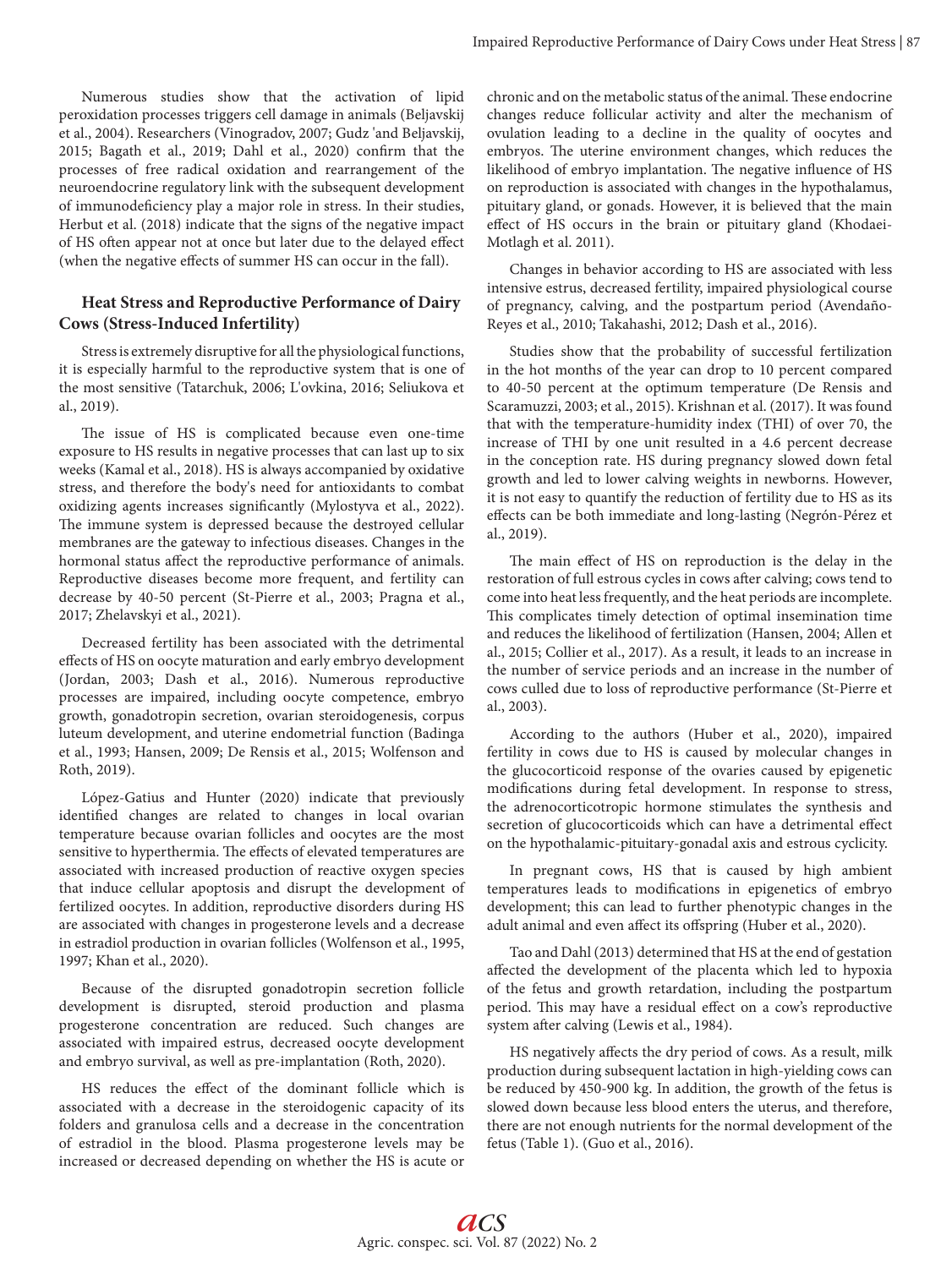| Targets                     | The nature of the damage                                                                                                                                                                     | Authors                                                                    |
|-----------------------------|----------------------------------------------------------------------------------------------------------------------------------------------------------------------------------------------|----------------------------------------------------------------------------|
| Reproductive tract of a cow | Disorders of oocyte competence, corpus luteum development, and uterine endome-<br>trial function                                                                                             | Hansen, 2009; De Rensis et al., 2015;<br>Wolfenson and Roth, 2019          |
| Endocrine system            | Change in progesterone levels and decreased estradiol production by ovarian folli-<br>cles. Disorders of gonadotropin secretion. Decrease in the concentration of estradiol<br>in the blood. | Wolfenson et al., 1995, 1997; Kho-<br>daei-Motlagh et al. 2011; Roth, 2020 |
| Estrous cycle               | Endocrine changes in the organism. Delay in the recovery of full-fledged estrous<br>cycles in cows after calving.                                                                            | Hansen, 2004; Collier et al., 2017; Khan<br>et al., 2020                   |
| Fetus                       | Uteroplacental vascular insufficiency. Fetal hypoxia. Retardation of fetal growth.                                                                                                           | Guo et al., 2016; Negrón-Pérez et al.,<br>2019                             |
| The immune system           | Depression of the immune system. Spread of diseases and disorders of the reproduc-<br>tive system                                                                                            | St-Pierre et al., 2003; Pragna et al., 2017;<br>Dahl et al., 2020          |
| Organ and tissue cells      | Increased reactive oxygen species and lipid peroxidation products. Development of<br>oxidative stress                                                                                        | Sklyarov et al., 2020; Mylostyva et al.,<br>2022                           |
| Genes                       | The genetic modifications of the development of the embryo; phenotypic changes in<br>the adult animal and offspring.                                                                         | Huber et al., 2020                                                         |

**Table 1.** The possible effects of heat stress on dairy cows' reproduction

Although HS directly affects reproduction, its effects depend on the intensity and duration of exposure to high temperatures, the amount of milk yield, the stage of lactation, breed, the composition of the diet, level of dry matter intake and physical activity of animals. Samal (2013) believes that to control HS we need further research. We need to better understand the relationship between climatic conditions and reproductive physiology and to assess the effectiveness of different feed, environmental and reproductive strategies in a given region.

## **Prevention of Heat Stress Effects on the Reproductive Performance of Dairy Cows**

Reproductive reactions to HS in dairy cattle are undoubtedly complex, and a single solution to this problem does not seem possible. In dairy farming, the main strategies for minimizing the effects of HS (Krishnan et al., 2017; Negrón-Pérez et al., 2019) are modification of the environment, feeding management, and breeding thermotolerant cattle.

In places where it is impossible to maintain a comfortable maintenance environment for cattle, HS reduction technologies are used (West, 2003; Atrian and Shahryar, 2012; Ahmed et al., 2015). The simplest method to minimize HS in cows is to provide them with sufficient clean water (Bjejer, 2018). It has proven to be effective for cooling cows and for improving feed intake (Mader and Davis, 2004). Therefore, animals need constant access to fresh, clean and cool water. Water needs double at a temperature of about 27 °C if compared to 5 °C. Thus, the animal will drink 170 liters or more instead of 110-115 liters of water per day.

Optimal housing conditions must be provided for animals. First of all, it is effective ventilation of the premises, free access to clean water, more frequent feeding and shifting time of feeding to cool hours of the day (Davis et al., 2003). It is also necessary to make changes in the nutritional value of feed and introduce special feed additives such as buffers, probiotics, a complex of biologically active substances (Otchenashko, 2014). More and more agents in the form of antioxidant drugs are available for the treatment of the HS effects (Boni, 2019).

Modification of animal feed can also improve the immune response of dairy cows to HS. Thus, according to Bagath et al. (2019) supplements with minerals, vitamins, antioxidants, and yeast can improve the immune status of animals. According to Soltan (2010), chromium supplements have shown a tendency to improve reproductive performance, as indicated by an increased percentage of pregnant cows. Therefore, the use of dietary chromium can be considered as a management technique for reducing the effect of HS in dairy cattle. Aréchiga et al. (1998) indicate that additional β-carotene in the diet of animals may increase the fertility rate of cows in summer.

Cooling is the predominant strategy of mitigation of the HS effects. It involves indirect cooling through modification of the environment in the animal's room by ventilation (with or without water) or direct evaporative cooling from the surface of the cow's body by a combination of wetting and ventilation. Currently, the most efficient are the systems that combine evaporative cooling with a tunnel or cross ventilation (Kadokawa et al., 2012; Roth, 2020).

The results of experimental studies by Bucklin et al. (1991) and Akbar et al. (2021) show that those cooling systems (sprinkler and fan cooling) together with shade and grazing at night are the environmental modifications that can improve the comfort of cows and increase milk production in cows in hot, humid climates.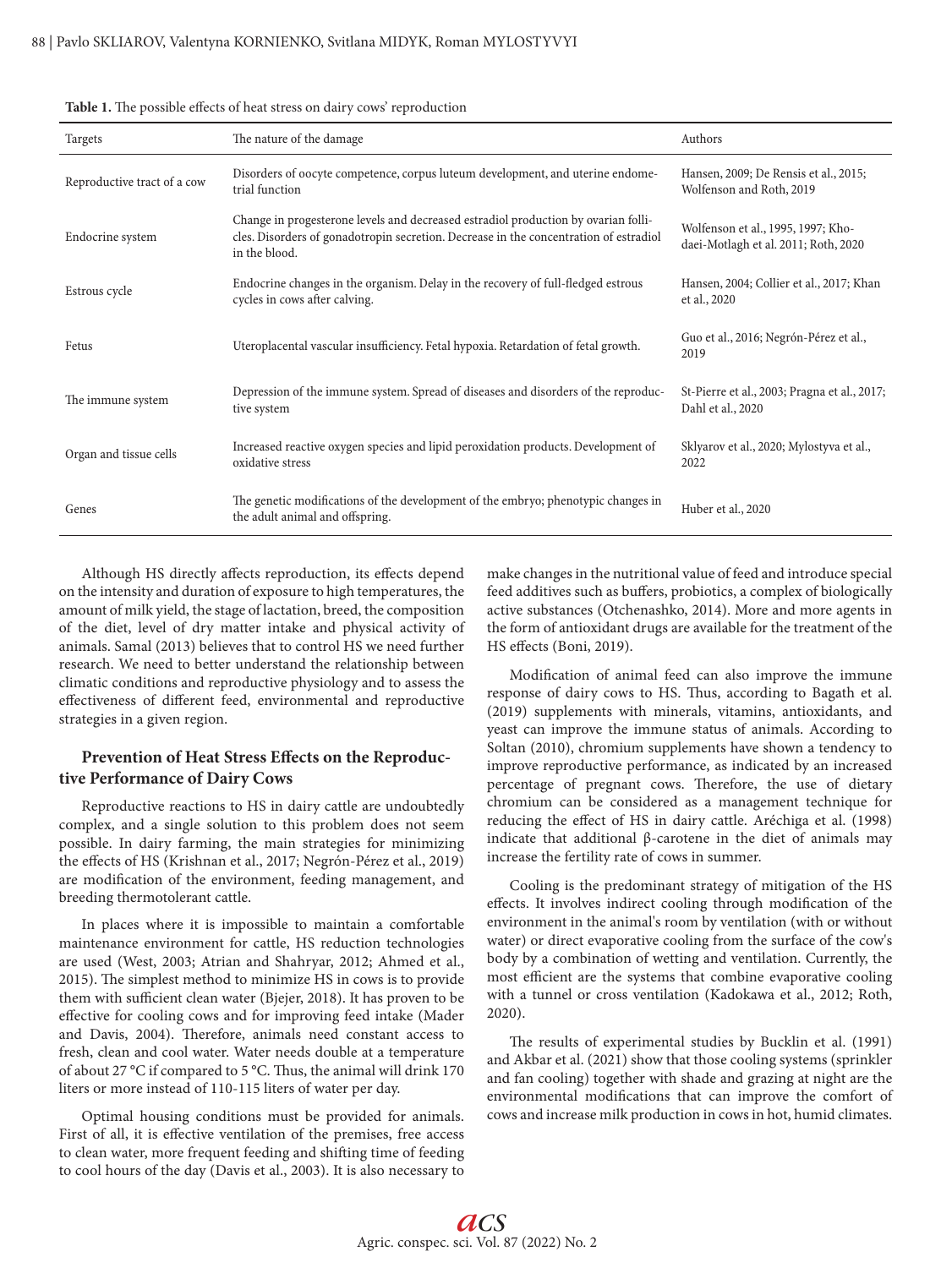Long-term and short-term strategies of mitigation of HS effects on fertility as well as monitoring of feeding and housing conditions should include measures of mastitis reduction, the use of artificial insemination more often, allied hormonal intervention, and the use of embryo transfer technology (Roth, 2020; Sammad et al., 2020). Thus, Baruselli et al. (2020) believe that genetic selection of donors according to effective thermoregulation ability is one of the potential strategies for mitigating the effects of HS and increasing embryo production in the warmer months.

In addition, the use of embryo transplantation protocols that do not require the detection of estrus in recipients has facilitated management and improved the effectiveness of embryo transplantation programs during HS. Such alternatives allow embryos to be transferred more efficiently during HS periods, by controlling the timing of ovulation (Pereira et al., 2013; De Rensis et al., 2015; Dirandeh et al., 2015; Negrón-Pérez et al., 2019).

The use of an effective cooling system to maintain normothermia in cows is a prerequisite for any additional approach to recovery (Wolfenson and Roth, 2019); the recipient cows' body temperature is crucial during embryo transfer; hormonal procedures that support corpus luteum function and embryo survival are more effective at normal body temperature.

Given that the effect of HS on fertility is multifactorial, a combination of treatments may be the most effective. In particular, combinations of GnRH and PGF 2α are used to improve fertility, and embryo transfer and progesterone use also improve cows' fertility (Wolfenson and Roth, 2019).

De Rensis et al. (2015) propose a hormonal strategy that involves the use of combinations of GnRH, eCG, and hCG in progesterone-based synchronization protocols to increase fertility by artificial insemination, the use of progesterone in the late embryonic and/or early fetal period to reduce pregnancy loss. The use of melatonin can be a promising strategy for improving the natural reproductive performance of cows suffering from HS.

The identification of genes associated with heat tolerance and their incorporation into the breeding program and the inclusion of THI covariate effects in the selection index should be targeted for genetic evaluation of dairy animals in the hot climate. (Dash et al., 2016). Work towards the creation of climate-resistant breeds can ensure the sustainability of livestock production systems in the future. In addition, efforts to reduce the risk of HS among dairy cows should also include the search for new environmental methods for forecasting HS and modifying the microclimate based on meteorological forecasts. Thanks to these measures, the breeder can prepare and implement appropriate solutions for animal protection in advance (Herbut et al. 2018).

Unfortunately, no single approach can fully ensure the excellent fertility of cows during HS. However, appropriate combinations of strategies can significantly increase the effectiveness of reproductive measures (Negrón-Pérez et al., 2019).

## **Conclusion**

To conclude, the reproductive function of cows under HS is disrupted at various physiological stages (pregnancy, calving, postpartum period), ranging from reduced fertility to reproductive loss and culling of animals. This entails significant financial losses. For this reason prevention of HS is one of the most important tasks for dairy farm owners during the hot season of the year. The effects of HS on animals can be minimized by appropriate scientific strategies, the adaptation of environment and feeding, and the genetic development of heat-resistant breeds.

Thus, understanding the mechanisms of the negative effects of high temperatures on the reproductive function of productive animals will help in the development of mitigation strategies. The measures to reduce the incidence of mastitis, to use artificial insemination more often and genetic selection of donors for the ability to effectively thermoregulate will be in demand under any climate change scenario. Therefore, a well-considered timely implementation of the HS control strategy will prevent reproductive and hence economic losses in dairy farming.

## **References**

- Agarwal A., Aponte-Mellado A., Premkumar B. J., Shaman A., Gupta S. (2012). The Effects of Oxidative Stress on Female Reproduction: A Review. Reprod Biol Endocrinol 10: 49. doi: 10.1186/1477-7827-10-49
- Aggarwal A., Upadhyay R. (2013). Heat Stress and Hormones. In: Heat Stress and Animal Productivity, Springer, India, pp. 27-51. doi: 10.1007/978-81-322-0879-2\_2
- Ahmed A., Tiwari R. P., Mishra G. K., Jena B., Dar M. A., Bhat A. A. (2015). Effect of Environmental Heat Stress on Reproduction Performance of Dairy Cows – A Review. Int J Livest Res. 5 (4): 10-18. doi: 10.5455/ ijlr.20150421122704
- Akbar M. S., Yaqoob M., Iqbal M. F., Ishaq K., Kamran M., Shamas S., Sikander A., Hashim M. (2021). Heat Stress and Its Management in Dairy Cattle: Current Scenario in South Asia. Pak J Agric Sci. 34 (2): 407-413. doi: 10.17582/journal.pjar/2021/34.2.407.413
- Allen J. D., Hall L. W., Collier R. J., Smith J. F. (2015). Effect of Core Body Temperature, Time of Day, and Climate Conditions on Behavioral Patterns of Lactating Dairy Cows Experiencing Mild to Moderate Heat Stress. J Dairy Sci. 98 (1): 118-127. doi: 10.3168/jds.2013-7704
- Aréchiga C. F., Staples C. R., McDowell L. R., Hansen P. J. (1998). Effects of Timed Insemination and Supplemental β-Carotene on Reproduction and Milk Yield of Dairy Cows under Heat Stress. J Dairy Sci. 81 (2): 390-402. doi: 10.3168/jds.S0022-0302(98)75589-4
- Atrian P., Shahryar H. A. (2012). Heat Stress in Dairy Cows (a review). Research in Zoology 2 (4): 31-37. doi: 10.5923/j.zoology.20120204.03
- Avendaño-Reyes L., Fuquay J. W., Moore R. B., Liu Z., Clark B. L., Vierhout C. (2010). Relationship between Accumulated Heat Stress during the Dry Period, Body Condition Score, and Reproduction Parameters of Holstein Cows in Tropical Conditions. Trop Anim Health Prod. 42 (2): 265-273. doi: 10.1007/s11250-009-9415-7
- Azhmuldinov E. A., Kizaev M. A., Titov M. G., Babicheva I. A. (2018). Influence of Various Stress Factors on the Organism of Farm Animals (Review). Zhivotnovodstvo i kormoproizvodstvo 101 (2): 79-89. (in Russian)
- Badinga L., Thatcher W. W., Diaz T., Drost M., Wolfenson D. (1993). Effect of Environmental Heat Stress on Follicular Development and Steroidogenesis in Lactating Holstein Cows. Theriogenology 39 (4): 797-810. doi: 10.1016/0093-691X(93)90419-6
- Bagath M., Krishnan G., Devaraj C., Rashamol V. P., Pragna P., Lees A. M., Sejian V. (2019). The Impact of Heat Stress on the Immune System in Dairy Cattle: A Review. Res Vet Sci. 126: 94-102. doi: 10.1016/j. rvsc.2019.08.011
- Baruselli P. S., Ferreira R. M., Vieira L. M., Souza A. H., Bó G. A., Rodrigues C. A. (2020). Use of Embryo Transfer to Alleviate Infertility Caused by Heat Stress. Theriogenology 155: 1-11. doi: 10.1016/j. theriogenology.2020.04.028
- Becker C.A., Collier R.J., Stone A.E. (2020). Invited Review: Physiological and Behavioral Effects of Heat Stress in Dairy Cows. J Dairy Sci. 103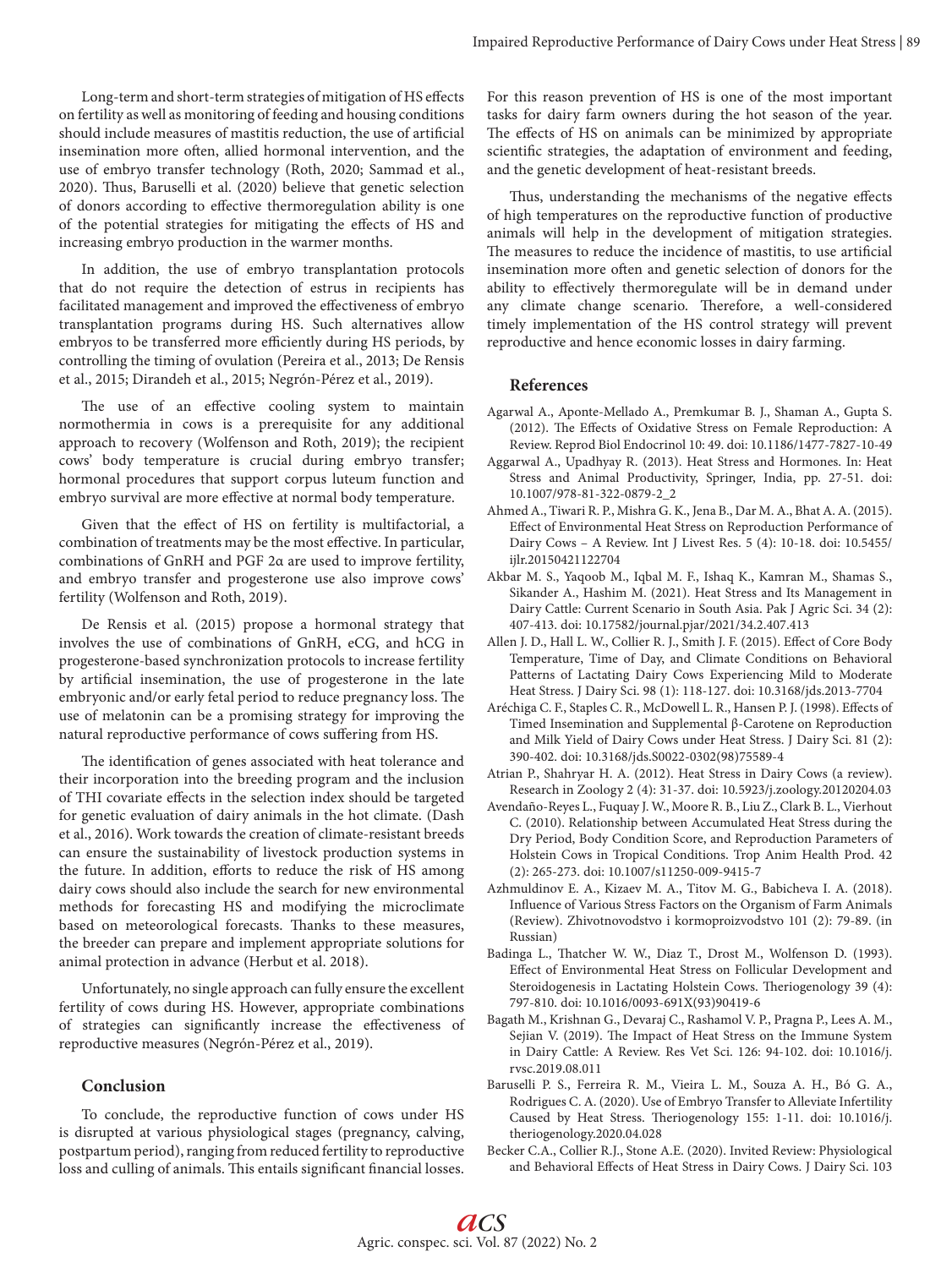(8): 6751-6770. doi: 10.3168/jds.2019-17929

- Beljavskij V. N., Malashko V. V., Zavodnik L. B. (2004). Pathomorphological Changes in the Organs of Rats under Chronic Emotional Pain Stress (EBS) and Various Antioxidant Supply. Sel'skoe hozjajstvo – problemy i perspektivy 3: 17-21 (in Russian)
- Bjejer B. (2018). Managing Heat Stress. Zhivotnovodstvo Rossii S2: 43-43. (in Russian)
- Boni R. (2019). Heat Stress, a Serious Threat to Reproductive Function in Animals and Humans. Mol Reprod Dev. 86 (10): 1307-1323. doi: 10.1002/mrd.23123
- Bucklin R. A., Turner L. W., Beede D. K., Bray D. R., Hemken R. W. (1991). Methods to Relieve Heat Stress for Dairy Cows in Hot, Humid Climates. Appl Eng Agric. 7 (2): 241-247. doi: 10.13031/2013.26218
- Chen S., Yong Y., Ju X. (2021). Effect of Heat Stress on Growth and Production Performance of Animals: Mechanism to Prevention. J Therm Biol. 99: 103019. doi: 10.1016/j.jtherbio.2021.103019
- Collier R., Renquist B., Xiao Y. (2017). A 100-Year Review: Stress Physiology Including Heat Stress. J Dairy Sci. 100 (12): 10367-10380. doi: 10.3168/jds.2017-13676
- Dahl G. E., Tao S., Laporta J. (2020). Heat Stress Impacts Immune Status in Cows across the Life Cycle. Front. Vet. Sci. 7: 116. doi: 10.3389/ fvets.2020.00116
- Dantzer R., Mormède P. (1983). Stress in Farm Animals: A Need for Reevaluation. J Anim Sci. 57 (1): 6-18. doi: 10.2527/jas1983.5716
- Dash S., Chakravarty A. K., Singh A., Upadhyay A., Singh M., Yousuf S. (2016). Effect of Heat Stress on Reproductive Performances of Dairy Cattle and Buffaloes: A Review. Vet World 9 (3): 235-244. doi: 10.14202/vetworld.2016.235-244
- Davis M. S., Mader T. L., Holt S. M., Parkhurst A. M. (2003). Strategies to Reduce Feedlot Cattle Heat Stress: Effects on Tympanic Temperature. J Anim Sci. 81 (3): 649-661. doi 10.2527/2003.813649x
- De Rensis F., Garcia-Ispierto I., López-Gatius F. (2015). Seasonal Heat Stress: Clinical Implications and Hormone Treatments for the Fertility of Dairy Cows. Theriogenology 84 (5): 659-666. doi: 10.1016/j. theriogenology.2015.04.021
- De Rensis F., Scaramuzzi R. J. (2003). Heat Stress and Seasonal Effects on Reproduction in the Dairy Cow – A Review. Theriogenology 60 (6): 1139-1151. doi: 10.1016/S0093-691X(03)00126-2
- Dirandeh E., Roodbari A. R., Colazo M. G. (2015). Double-Ovsynch, Compared with Presynch with or without GnRH, Improves Fertility in Heat-Stressed Lactating Dairy Cows. Theriogenology 83 (3): 438- 443. doi: 10.1016/j.theriogenology.2014.10.011
- Dunn R. J., Mead N. E., Willett K. M., Parker D. E. (2014). Analysis of Heat Stress in UK Dairy Cattle and Impact on Milk Yields. Environ Res Lett. 9 (6): 064006. doi: 10.1088/1748-9326/9/6/064006
- Etim N., Offiong E. E., Eyoh G. D., Udo M. (2014). Stress and Animal Welfare: An Uneasy Relationship. Eur J Med Res. 2 (1): 8-15.
- Farooq U., Samad H. A., Shehzad F., Qayyum A. (2010). Physiological Responses of Cattle to Heat Stress. World Appl Sci J. 8: 38-43.
- Fatjó J., Bowen J., Calvo P. (2021). Stress in Therapy Animals. In: The Welfare of Animals in Animal-Assisted Interventions (Peralta J.M., Fine A.H., eds). Springer, Cham, pp. 91-121. doi: 10.1007/978-3-030- 69587-3\_5
- Gajdej O. S. (2012). Physiological Mechanisms of Stress in Animals. Scientific Messenger of LNU of Veterinary Medicine and Biotechnologies. Series "Veterinary Sciences" 14 (2-2 (52): 12-14. (In Ukrainian)
- Grabovs'kyj S. sS. (2012). Stress of Farm Animals and Its Consequences. Scientific Messenger of LNU of Veterinary Medicine and Biotechnologies. Series "Veterinary Sciences" 14 (3): 47-58. (In Ukrainian)
- Gudz' V. P., Beljavskij V. N. (2015). On the Question of the Mechanism of Development of Stress-Induced Pathology in Animals: A Review. Jekologija i zhivotnyj mir 2: 32-37 (in Russian)
- Guo J. R., Monteiro A. P. A., Weng X. S., Ahmed B. M., Laporta J., Hayen M. J., Dahl G. E. Bernard J. K., Tao S. (2016). Effect of Maternal

Heat Stress in Late Gestation on Blood Hormones and Metabolites of Newborn Calves. J Dairy Sci. 99 (8): 6804-6807. doi: 10.3168/ jds.2016-11088

- Habeeb A. A., Gad A. E., Atta M. A. (2018). Temperature-Humidity Indices as Indicators to Heat Stress of Climatic Conditions with Relation to Production and Reproduction of Farm Animals. Int J Biotechnol Recent Adv. 1 (1): 35-50. doi: 10.18689/ijbr-1000107
- Hansen P. (2004). Physiological and Cellular Adaptations of Zebu Cattle to Thermal Stress. Anim Reprod Sci. 82: 349–360. doi: 10.1016/s0378- 4320(04)00066-1
- Hansen P. J. (2009). Effects of Heat Stress on Mammalian Reproduction. Philos Trans R Soc Lond., B, Biol. Sci. 364 (1534): 3341-3350. doi: 10.1098/rstb.2009.0131
- Herbut P., Angrecka S. (2018). Relationship between THI Level and Dairy Cows' Behaviour during Summer Period. Ital J Anim Sci. 17 (1): 226- 233. doi: 10.1080/1828051x.2017.1333892
- Herbut P., Angrecka S., Walczak J. (2018). Environmental Parameters to Assessing of Heat Stress in Dairy Cattle – A Review. Int J Biometeorol 62 (12): 2089-2097. doi: 10.1007/s00484-018-1629-9
- Huber E., Notaro U. S., Recce S., Rodríguez F. M., Ortega H. H., Salvetti N. R., Rey F. (2020). Fetal Programming in Dairy Cows: Effect of Heat Stress on Progeny Fertility and Associations with the Hypothalamic-Pituitary-Adrenal Axis Functions. Anim Reprod Sci. 216: 106348. doi: 106348. 10.1016/j.anireprosci.2020.106348
- Jordan E. R. (2003). Effects of Heat Stress on Reproduction. J Dairy Sci. 86: 104-114. doi: 10.3168/jds.S0022-0302(03)74043-0
- Kadokawa H., Sakatani M., Hansen P. J. (2012). Perspectives on Improvement of Reproduction in Cattle during Heat Stress in a Future Japan. Anim Sci J. 83 (6): 439-445. doi: 10.1111/j.1740- 0929.2012.01011.x
- Kamal R., Dutt T., Patel M., Dey A., Bharti P. K., Chandran P. C. (2018). Heat Stress and Effect of Shade Materials on Hormonal and Behavioral Response of Dairy Cattle: A Review. Trop Anim Health Prod 50 (4): 701-706. doi: 10.1007/s11250-018-1542-6
- Kapshuk N. O. (2020). The Ability of Holstein Cows in the Industrial Complex is Open. Theor Appl Vet Med 8 (2): 146-149. doi: 10.32819/2020.82020
- Kekana T. W., Nherera-Chokuda F. V., Muya M. C., Manyama K. M., Lehloenya K. C. (2018). Milk Production and Blood Metabolites of Dairy Cattle as Influenced by Thermal-Humidity Index. Trop Anim Health Prod 50 (4): 921-924. doi: 10.1007/s11250-018-1513-y
- Kennedy B. S. (1999). Thermoregulation and Effects of Heat Stress in Dairy Cattle. Available at: http://gpvec.unl.edu/HeatDrought/ HSDairyReview.htm [Accessed 08 04. 2021].
- Khan A., Khan M. Z., Umer S., Khan I. M., Xu H., Zhu H., Wang Y. (2020). Cellular and Molecular Adaptation of Bovine Granulosa Cells and Oocytes under Heat Stress. Animals 10 (1): 110. doi: 10.3390/ ani10010110
- Khodaei-Motlagh M., Shahneh A.Z., Masoumi R., Derensis F. (2011). Alterations in Reproductive Hormones during Heat Stress in Dairy Cattle. Afr J Biotechnol. 10 (29): 5552-5558. doi: 10.5897/AJB09.033
- Koshhavka M., Bojko N., Cvilihovs'kyj M. (2018). Heat Stress in High-Yielding Cows. Naukovyj visnyk Nacional'nogo universytetu bioresursiv i pryrolokorystuvannja Ukrai'ny 285: 42-53 (in Ukrainian).
- Koshсhavka M. M., Boyko N. O., Tzvilikhovsky М. M. (2019). Clinical Condition of Dairy Cows Productivity under Heat Stress. Ukrai'ns'kyj chasopys veterynarnyh nauk 10 (4): 70-79 (in Ukrainian). doi: 10.31548/ujvs2019.04.009
- Krishnan G., Bagath M., Pragna P., Vidya M. K., Aleena J., Archana P. R., Sejian V., Bhatta R. (2017). Mitigation of the Heat Stress Impact in Livestock Reproduction. Theriogenology 8: 8-9. doi: 10.5772/ intechopen.69091
- Kurdeko A. P., Bogomol'ceva M. V. (2017). Stress in Animals in the Context of Intensification and Modernization of Animal Husbandry. Uchenye zapiski Vitebskoj gosudarstvennoj akademii veterinarnoj mediciny. 53 (2): 84-88 (in Russian).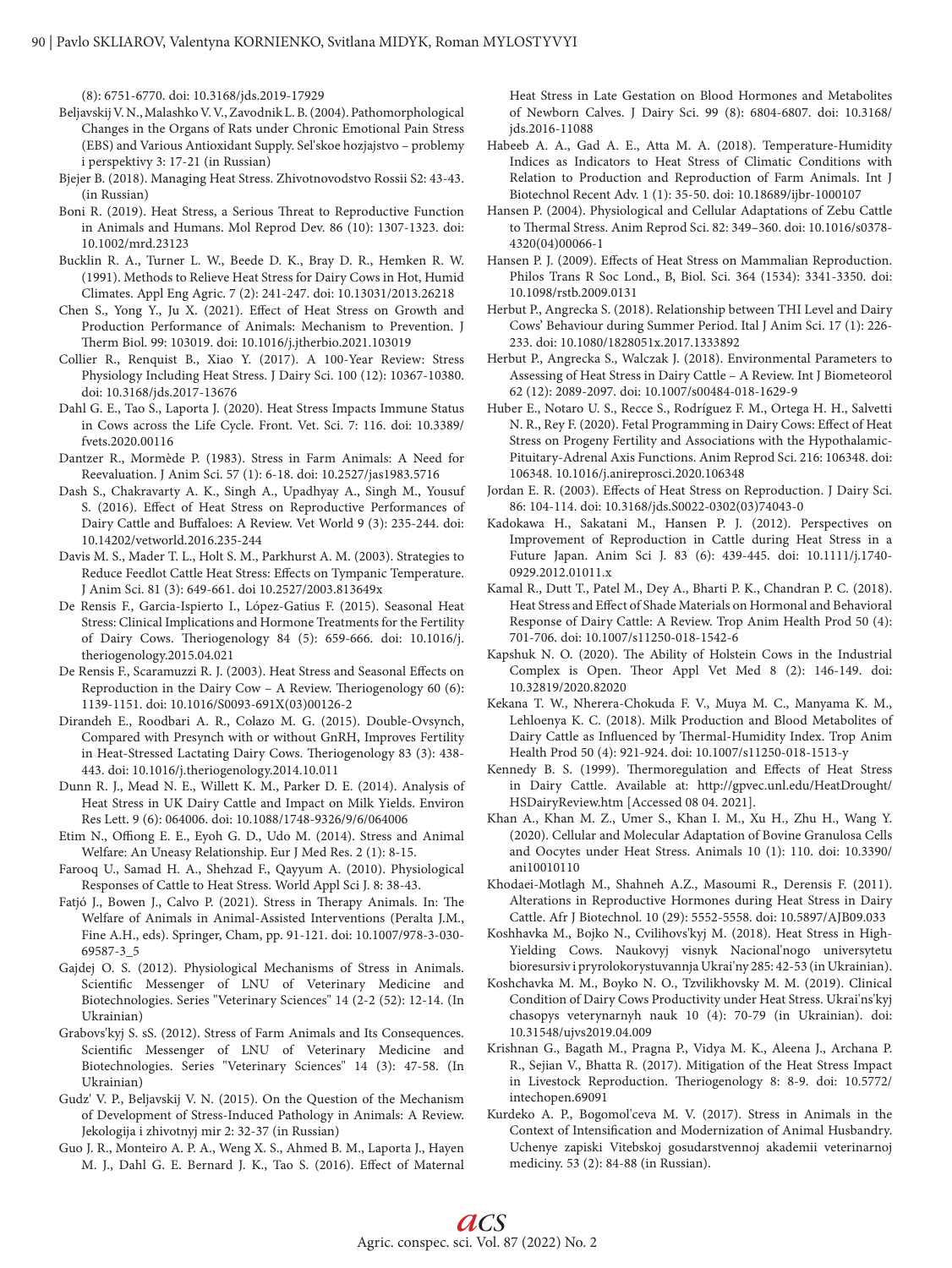- Lewis G. S., Thatcher W. W., Bliss E. L., Drost M. C. R. J., Collier R. J. (1984). Effects of Heat Stress during Pregnancy on Postpartum Reproductive Changes in Holstein Cows. J Anim Sci. 58 (1): 174-186. doi: 10.2527/jas1984.581174x
- Li G., Chen J., Peng D., Gu X. (2021). The Lag Response of Daily Milk Yield to Heat Stress in Dairy Cows. J Dairy Sci. 104 (1): 981-988. doi: 10.3168/jds.2020-18183
- Liu J., Li L., Chen X., Lu Y., Wang, D. (2019). Effects of Heat Stress on Body Temperature, Milk Production, and Reproduction in Dairy Cows: A Novel Idea for Monitoring and Evaluation of Heat Stress – A Review. Australas J Anim Sci. 32 (9): 1332 -1339. doi: 10.5713/ajas.18.0743
- López-Gatius F., Hunter R. H. F. (2020). Local Cooling of the Ovary and Its Implications for Heat Stress Effects on Reproduction. Theriogenology 149: 98-103. doi: 10.1016/j.theriogenology.2020.03.029
- L'ovkina O. L. (2016). Chronic Stress as the Main Initiating and Supporting Mechanism of Stress-Induced Infertility. Biomedical and Biosocial Anthropology 27: 143-146 (in Ukrainian).
- Mader T. L., Davis M. S. (2004). Effect of Management Strategies on Reducing Heat Stress of Feedlot Cattle: Feed and Water Intake. Journal of Animal Science 82 (10): 3077-3087. doi: 10.2527/2004.82103077x
- Mylostуva D., Prudnikov V., Kolisnyk O., Lykhach A., Begma N., Кalinichenko O., Khmeleva O., Sanzhara R., Izhboldina O., Mylostyvyi R. (2022). Biochemical Changes during Heat Stress in Productive Animals with an Emphasis on the Antioxidant Defense System. J Anim Behav Biometeorol. 10 (1): 1-9. doi:10.31893/jabb.22009
- Narayan E., Barreto M., Hantzopoulou G. C., Tilbrook A. (2021). A Retrospective Literature Evaluation of the Integration of Stress Physiology Indices, Animal Welfare and Climate Change Assessment of Livestock. Animals 11 (5): 1287. doi: 10.3390/ani11051287
- Negrón-Pérez V. M., Fausnacht D. W., Rhoads M. L. (2019). Invited Review: Management Strategies Capable of Improving the Reproductive Performance of Heat-Stressed Dairy Cattle. J. Dairy Sci. 102 (12): 10695-10710. doi: 10.3168/jds.2019-16718
- Otchenashko V. (2014). Heat Stress Management Strategy in Cows. Zhivotnovodstvo Rossii 12: 39–40 (in Russian).
- Pasjechko D. V., Nezhlukchenko T. I. (2018). Heat Stress: Detection, Prevention, Effects on Dairy Breeds of Cattle (Review). Tavrijs'kyj naukovyj visnyk 100 (2): 167-174 (in Ukrainian).
- Pereira M. H. C., Rodrigues A. D. P., Martins T., Oliveira W.V.C., Silveira P. S. A., Wiltbank M. C., Vasconcelos J. L. M. (2013). Timed Artificial Insemination Programs during the Summer in Lactating Dairy Cows: Comparison of the 5-d Cosynch Protocol with an Estrogen/ Progesterone-Based Protocol. J Dairy Sci. 96 (11): 6904-6914. doi: 10.3168/jds.2012-6260
- Pljashenko S.I., Sidorov V.T. (1987). Stresses in Farm Animals. Agropromizdat, Moskva, pp. 96 (in Russian)
- Pragna P., Archana P.R., Aleena J., Sejian V., Krishnan G., Bagath M., Manimaran A., Beena V., Kurien E. K., Varma G., Bhatta, R. (2017). Heat Stress and Dairy Cow: Impact on Both Milk Yield and Composition. Int J Dairy Sci. 12: 1-11. doi: 10.3923/ijds.2017.1.11
- Raza S. H. A., Abdelnour S. A., Dhshan A. I., Hassanin A. A., Noreldin A. E., Albadrani G. M., Abdel-Daim M. M., Cheng G., Zan L. (2021). Potential Role of Specific MicroRNAs in the Regulation of Thermal Stress Response in Livestock. J Therm Biol. 96: 102859. doi: 10.1016/j. jtherbio.2021.102859
- Roth Z. (2020). Reproductive Physiology and Endocrinology Responses of Cows Exposed to Environmental Heat Stress - Experiences from the Past and Lessons for the Present. Theriogenology 155: 150-156. doi: 10.1016/j.theriogenology.2020.05.040
- Samal L. (2013). Heat Stress in Dairy Cows Reproductive Problems and Control Measures. Int J Livest Res. 3 (3): 14-23.
- Sammad A., Umer S., Shi R., Zhu H., Zhao X., Wang Y. (2020). Dairy Cow Reproduction under the Influence of Heat Stress. J Anim Physiol Anim Nutr. 104 (4): 978-986. doi: 10.1111/jpn.13257
- Schüller L. (2015). Influence of Heat Stress on the Reproductive Performance of Dairy Cows in the Moderate Climate of the Temperate

Latitude. PhD Freie Universität Berlin, Berlin

- Seliukova N. Y., Gladkova A. I., Koreneva E. M., Yaremenko F. G., Kustova S. P., Misyura E. V., Kravchun N. O., Karachentsev Y. I. (2019). Stress and Reproductive Disorders: Modern Views on the Problem and Own Research Experience. Problemy endokrynnoi' patologii' 1: 87-94. doi: 10.21856/j-PEP.2019.1.11
- Sklyarov P., Fedorenko S., Naumenko S., Antonenko P., Zazharskyi V., Mylostyvyi R., Zazharska N. (2020). Oxidant/Antioxidant Balance in Cows and Sheep in Antenatal Pathology. Ukr J Ecol. 10 (5): 26-28. doi:10.15421/2020\_201
- Soltan M. A. (2010). Effect of Dietary Chromium Supplementation on Productive and Reproductive Performance of Early Lactating Dairy Cows under Heat Stress. J Anim Physiol Anim Nutr. 94 (2): 264-272. doi: 10.1111/j.1439-0396.2008.00913.x
- Solymosi N., Torma C., Kern A., Maróti-Agóts Á., Barcza Z., Könyves L., Berke O., Reiczigel J. (2010). Changing Climate in Hungary and Trends in the Annual Number of Heat Stress Days. Int J Biometeorol. 54 (4): 423-431. doi: 10.1007/s00484-009-0293-5
- St-Pierre N., Cobanov B., Schnitkey G. (2003). Economic Losses from Heat Stress by US Livestock Industries. J Dairy Sci 86 (Suppl): E52-E77. doi: 10.3168/jds.s0022-0302(03)74040-5
- Takahashi M. (2012). Heat Stress on Reproductive Function and Fertility in Mammals. Reprod Med Biol. 11 (1): 37-47. doi: 10.1007/s12522- 011-0105-6
- Tao S., Dahl G. E. (2013). Invited Review: Heat Stress Effects during Late Gestation on Dry Cows and Their Calves. J Dairy Sci 96 (7): 4079- 4093. doi: 10.3168/jds.2012-6278
- Tao S., Rivas R. M. O., Marins T. N., Chen Y. C., Gao J. Bernard J. K. (2020). Impact of Heat Stress on Lactational Performance of Dairy Cows. Theriogenology 150: 437-444. doi: 10.1016/j. theriogenology.2020.02.048
- Tatarchuk T. F. (2006). Woman's Stress and Reproductive Function. Jendokrinnaja ginekologija 3: 2-9 (in Russian)
- Tunikovs'ka L. G. (2020). Features of Influence of Various Stress Factors on an Organism of Farm Animals. Tavrijs'kyj naukovyj visnyk 111: 225-230. (in Ukrainian) doi: 10.32851/2226-0099.2020.111.31
- Turk R., Podpečan O., Mrkun J., Flegar‐Meštrić Z., Perkov S., Zrimšek P. (2015). The Effect of Seasonal Thermal Stress on Lipid Mobilisation, Antioxidant Status and Reproductive Performance in Dairy Cows. Reprod Domest Anim. 50 (4): 595-603. doi: 10.1111/rda.12534
- Vaculikova M., Chladek G. (2017). The Effect of High Barn Temperature on the Behaviour in Holstein Dairy Cows. MendelNet 8-9: 294–297.
- Vinogradov V. V. (2007). Stress i patologija [Stress and pathology]. Belorusskaja nauka, Minsk, рр. 351 (in Russian).
- Wankar A. K., Rindhe S. N., Doijad N. S. (2021). Heat Stress in Dairy Animals and Current Milk Production Trends, Economics and Future Perspectives: the Global Scenario. Trop Anim Health Prod. 53 (1): 1-14. doi: 10.1007/s11250-020-02541-x
- West J. W. (2003). Effects of Heat-Stress on Production in Dairy Cattle. J Dairy Sci. 86 (6): 2131-2144. doi: 10.3168/jds.S0022-0302(03)73803-X
- Wheelock J. B., Rhoads R. P., VanBaale M. J., Sanders S. R., Baumgard L. H. (2010). Effects of Heat Stress on Energetic Metabolism in Lactating Holstein Cows. J Dairy Sci. 93 (2): 644-655. doi: 10.3168/jds.2009- 2295
- Wolfenson D., Lew B. J., Thatcher W. W., Graber Y., Meidan R. (1997). Seasonal and Acute Heat Stress Effects on Steroid Production by Dominant Follicles in Cows. Anim Reprod Sci. 47 (1-2): 9-19. doi: 10.1016/S0378-4320(96)01638-7
- Wolfenson D., Roth Z. (2019). Impact of Heat Stress on Cow Reproduction and Fertility. Animal Frontiers 9 (1): 32-38. doi: 10.1093/af/vfy027
- Wolfenson D., Thatcher W. W., Badinga L., Savio J. D., Meidan R., Lew B. J., Brawtal R., Berman A. (1995). Effect of Heat Stress on Follicular Development during the Estrous Cycle in Lactating Dairy Cattle. Biol Reprod. 52 (5): 1106-1113. doi: 10.1095/biolreprod52.5.1106
- Yaribeygi H., Panahi Y., Sahraei H., Johnston T. P., Sahebkar A. (2017). The Impact of Stress on Body Function: A Review. EXCLI journal 16: